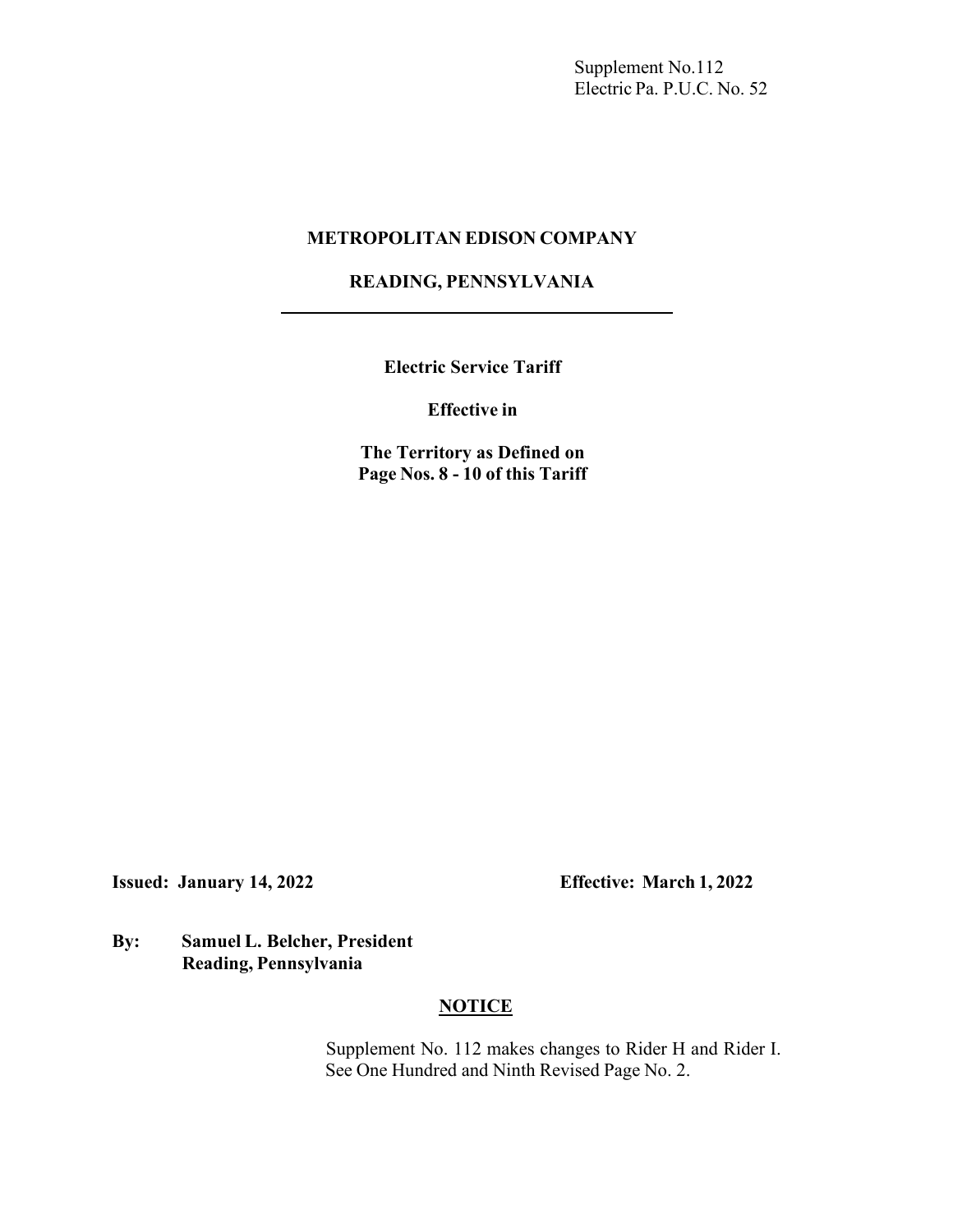One Hundred and Ninth Revised Page 2 Superseding One Hundred and Eighth Revised Page 2

#### LIST OF MODIFICATIONS

#### **Riders**

Rider H – Price to Compare Default Service Rate Rider rates have been changed and decreased (See Twenty-Ninth Revised Page 129).

Rider I – Hourly Pricing Default Service Rider rates have been changed and increased (See Thirtieth Revised Page 138).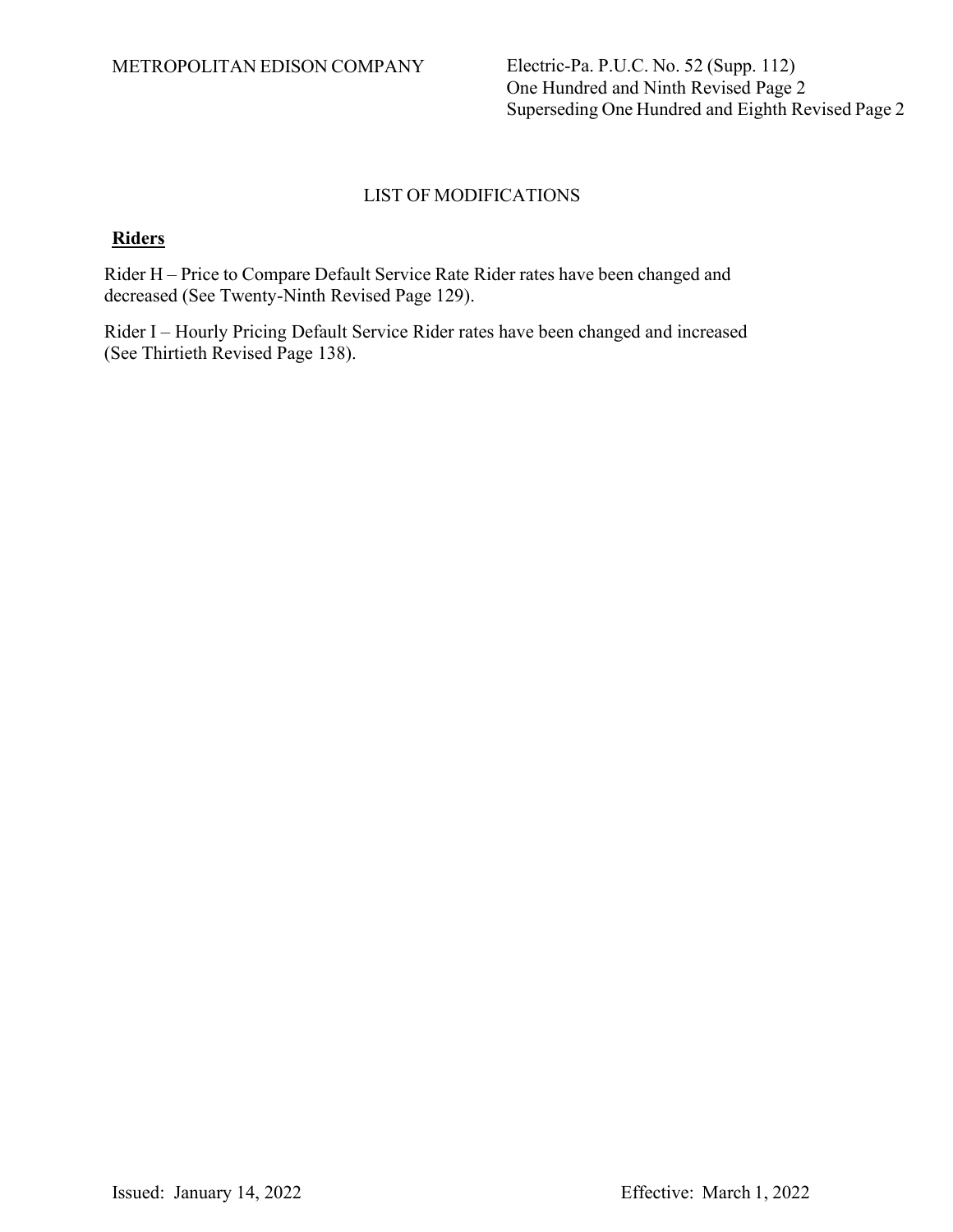Twenty-Ninth Revised Page 129 Superseding Twenty-Eighth Revised Page 129

### RIDERS

# RIDER H

## PRICE TO COMPARE DEFAULT SERVICE RATE RIDER

A Price to Compare Default Service Rate ("PTC<sub>Default</sub>") shall be applied to each kWh of Default Service that Met-Ed delivers to Customers under this rider as determined to the nearest one-thousandth of a cent per kWh. The PTC<sub>Default</sub> rate shall be billed to Customers receiving Default Service from the Company under this rider. The rates shall be calculated according to the provisions of this rider.

For service rendered March 1, 2022 through May 31, 2022 the PTC<sub>Default</sub> rates billedby Customer Class are as follows: (C)

> Commercial Customer Class (Rate GS-Small, Rate GS-Medium (PTC), Rate MS, Borderline Service, Street Lighting Service, Ornamental Street Lighting, LED Street Lighting Service and Outdoor Lighting Service):

> > \$0.07482 per kWh.

Residential Customer Class (Rate RS and Rate GS – Volunteer Fire Company, Non-Profit Ambulance Service, Rescue Squad and Senior Center Service Rate):

\$0.06832 per kWh

(D)

(D)

(C) Change (D) Decrease